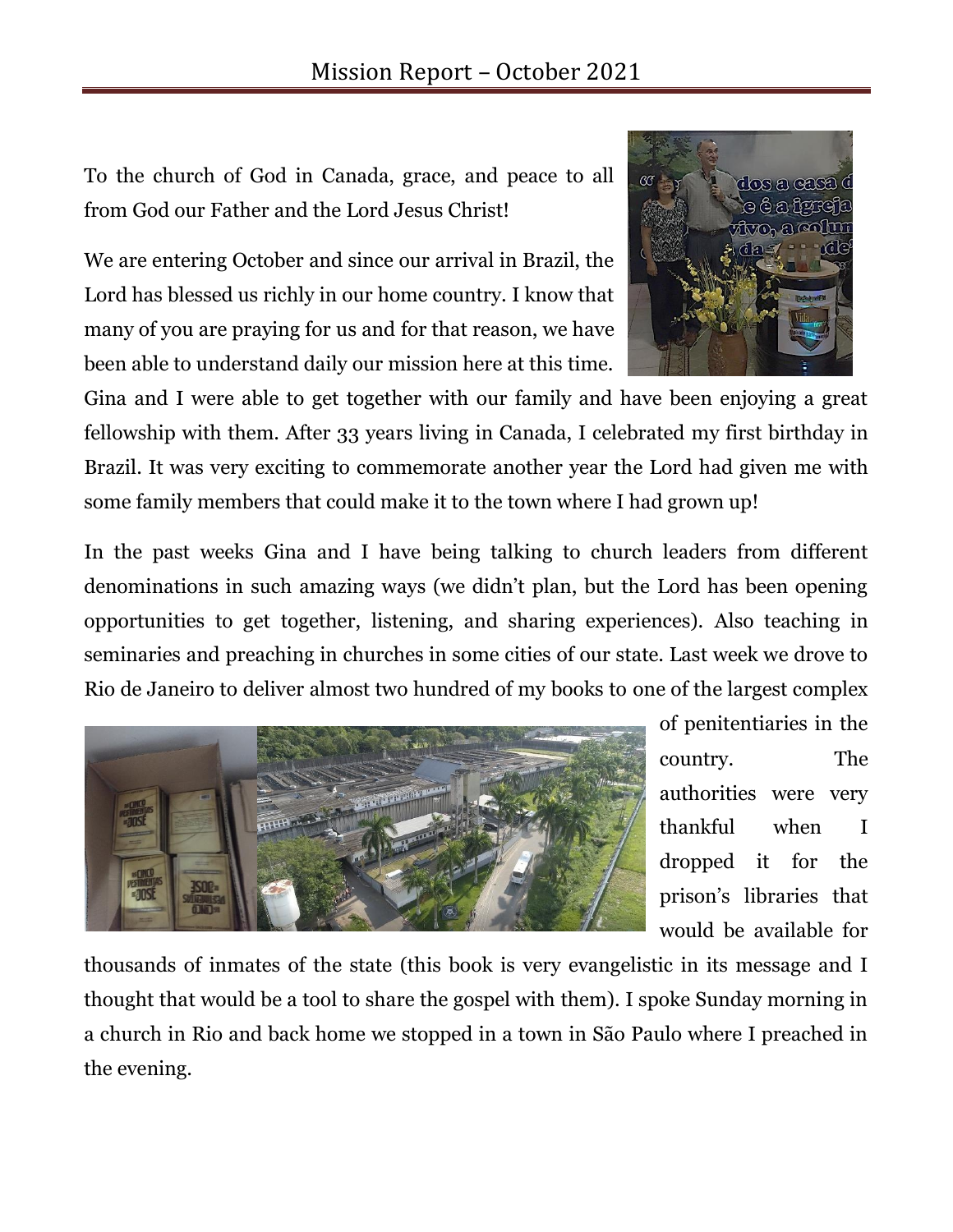This month, there is a great chance to go back to the state of Bahia. I will meet another missionary in Salvador, the capital of the state and then, we would travel to the interior visiting churches, reaching out people, and helping the needy in one of the poorest regions of the country. Next week I will know about the trip.

Concerning Covid 19, the country had vaccinated with the two doses almost 50% of the population (almost 100 million people) and the cases had dropped considerably, therefore the churches are allowed to have services with 50% of people and there is a great expectation that if the cases continue to drop, by January of next year the country would return to normal in all areas.



Like other nations, due to Coronavirus, the economy had suffered and the

unemployment rate went up to 14%, but at this point, there is a signal of recovery. Of course, this had a great impact on the churches because many pastors had to close their places of worship for lack of funds to pay rent and others expenses. They are still struggling as they see their flock scattered and added to it they have to worry about their own personal financial difficulties.

Another negative impact was on the missions programs. In many denominations that were reaching out the lost in several nations worldwide. For lack of funds they will need some time to recover from the pandemic loss. But, the Lord has worked wonders and I know that He will supply every need of His people.

Next year Brazilians will vote for president and state governors and there is much tension among the Christian community as there is a fear that tougher laws against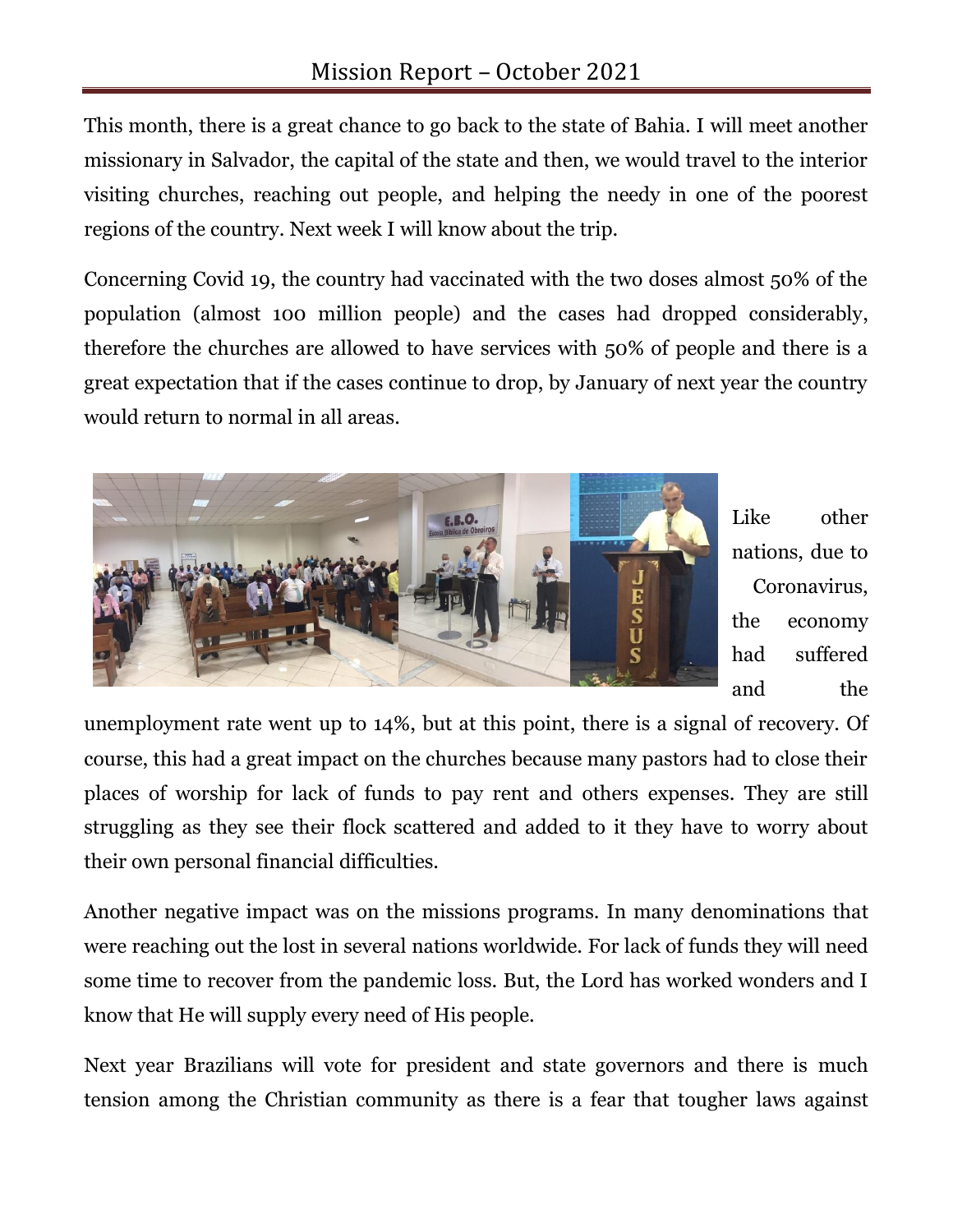Christianity could affect the churches in Brazil. The evangelical population is almost 26% (about 55 million), but as part of the globalism agenda the great majority of the media in the country are anti-Christian values and there are a daily scheduled programs storming the population with all sorts of immoral and anti-biblical propaganda. Remember this subject in your prayers as well.

I also have connected with the church in Pakistan and last week one of the pastors sent me a short video of an open-air service with more the one thousand people. He told me that there is a revival happening in many places in the country where miracles are happening, and hundreds receiving Jesus as their Lord and Savior. I could see in his messages so much excitement and overflowing joy. They are inviting me to go back for a second trip when is suitable.

Pastor Randy and Michelle from Shediac, NB are sick from Covid 19, and in need of much prayer. The girls' house (rehab center) also had to be quarantined for some of them had contracted the virus as well. Please, remember to pray for Norman, Francine, and Loretta, the leaders of the houses in Shediac and Fredericton.

Pastor Herculano and Manoela are faithfully serving the church in Azores in their almost four years in Graciosa Island. We planted this church four years ago and I left the ministry with the Brazilian Methodist Church who had sent the missionary couple to look after the congregation. They are both very happy as they see their work been fruitful in the Lord.

We have been watching when is possible the Sunday mornings services of Saint Clair Community Church in Sombra, ON, our home church. Pastor John, his wife Laurie, the elders, and brethren are serving our Lord in the region and carrying on the task with much enthusiasm and with the amazing love they have for Jesus (we are missing you all there!)

*"Watch, stand fast in the faith, be brave, be strong" I Corinthians 16: 13*